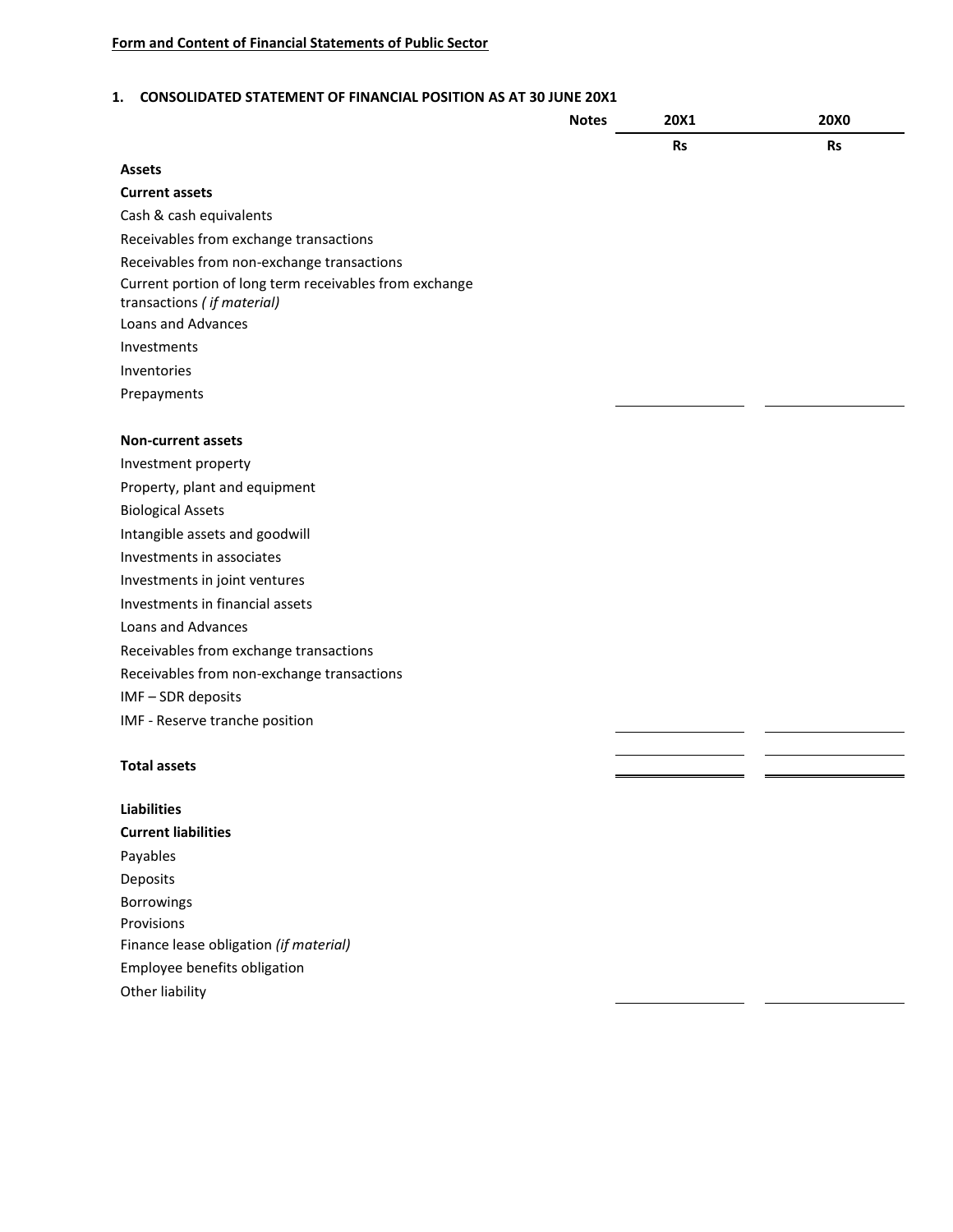# **1. CONSOLIDATED STATEMENT OF FINANCIAL POSITION AS AT 30 JUNE 20X1 (CONTINUED)**

|                                | <b>Notes</b> | 20X1      | <b>20X0</b> |
|--------------------------------|--------------|-----------|-------------|
|                                |              | <b>Rs</b> | <b>Rs</b>   |
| <b>Non-current liabilities</b> |              |           |             |
| Payables                       |              |           |             |
| Deposits                       |              |           |             |
| Borrowings                     |              |           |             |
| Provisions                     |              |           |             |
| Employee benefits obligation   |              |           |             |
| Social benefits liabilities    |              |           |             |
| <b>IMF-SDR</b> allocations     |              |           |             |
|                                |              |           |             |
| Other liability                |              |           |             |
|                                |              |           |             |
| <b>Total liabilities</b>       |              |           |             |
|                                |              |           |             |
| <b>Net assets</b>              |              |           |             |
| Net assets/equity              |              |           |             |
| <b>Revaluation Reserve</b>     |              |           |             |
| <b>Other Reserves</b>          |              |           |             |
| Consolidated fund              |              |           |             |
| Special fund                   |              |           |             |
| <b>Accumulated Surplus</b>     |              |           |             |
| Non-controlling interest       |              |           |             |
| Total net assets/equity        |              |           |             |
|                                |              |           |             |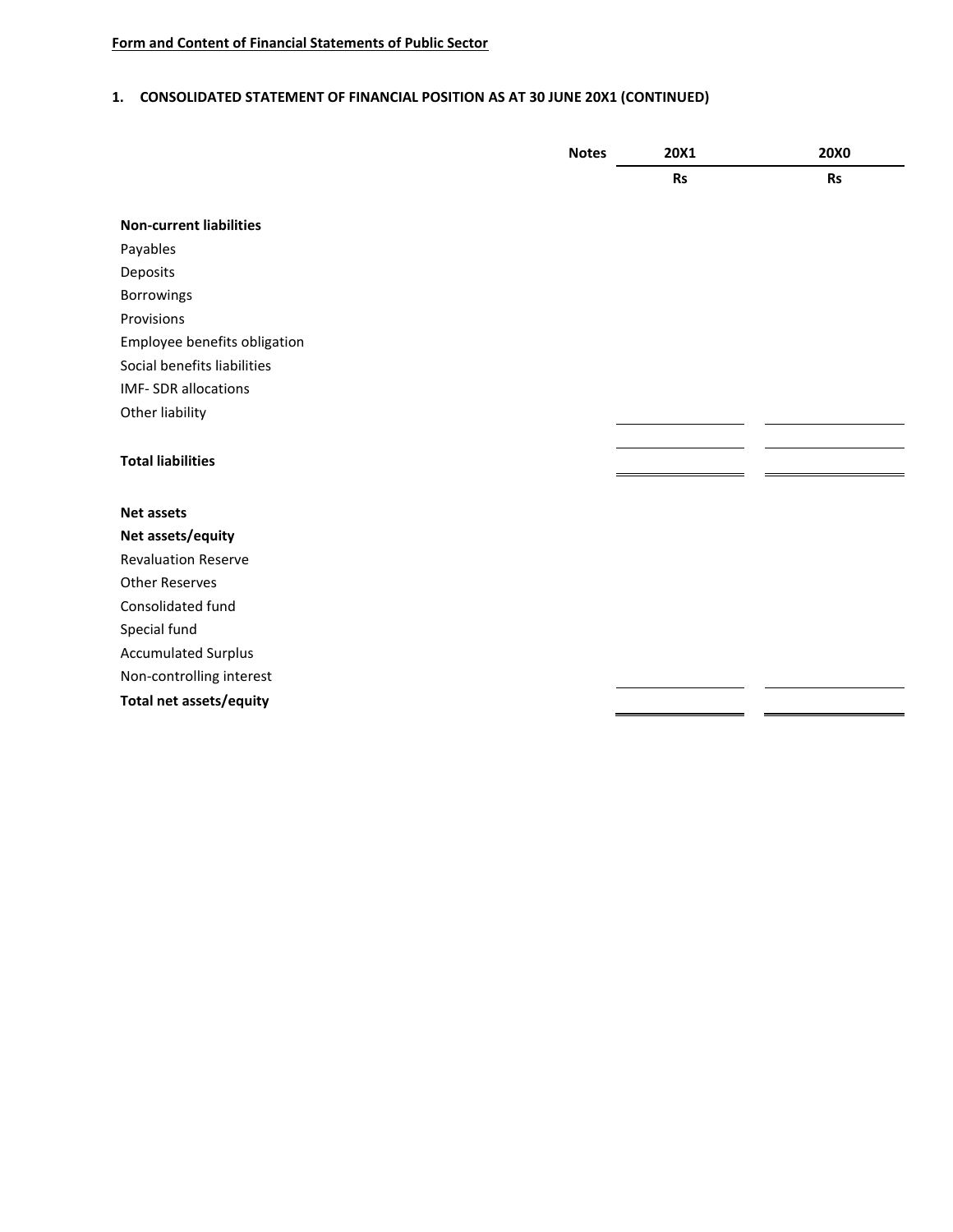### **2. CONSOLIDATED STATEMENT OF FINANCIAL PERFORMANCE FOR THE YEAR ENDED 30 JUNE 20X1**

**(Classification of Expenses by Function)**

|                                                                     | <b>Notes</b> | 30 June 20X1 | 30 June 20X0 |
|---------------------------------------------------------------------|--------------|--------------|--------------|
|                                                                     |              | <b>Rs</b>    | <b>Rs</b>    |
| Revenue from non-exchange transactions                              |              |              |              |
| Taxation                                                            |              |              |              |
| Fines, penalties and forfeits                                       |              |              |              |
| Grants and aid                                                      |              |              |              |
| Other transfers                                                     |              |              |              |
| Revenue from exchange transactions                                  |              |              |              |
| Licenses                                                            |              |              |              |
| Finance income                                                      |              |              |              |
| Dividends & withdrawal from income of quasi corporations            |              |              |              |
| Sales of goods & services                                           |              |              |              |
| Rent & royalties                                                    |              |              |              |
| Other revenue                                                       |              |              |              |
| <b>Total revenue</b>                                                |              |              |              |
|                                                                     |              |              |              |
| <b>Expenses</b><br>General public services                          |              |              |              |
| Public order and safety                                             |              |              |              |
| Economic affairs                                                    |              |              |              |
| Environmental protection                                            |              |              |              |
| Housing and community amenities                                     |              |              |              |
| Health                                                              |              |              |              |
| Recreational, cultural, and religion<br>Education                   |              |              |              |
| Social protection                                                   |              |              |              |
| Depreciation and amortization expense                               |              |              |              |
| Impairment of property, plant and equipment and intangible asset    |              |              |              |
| Other expenses                                                      |              |              |              |
| Finance costs                                                       |              |              |              |
| <b>Total expenses</b>                                               |              |              |              |
| <b>Other Gains/(Losses)</b>                                         |              |              |              |
| Gain/(loss) on sale of assets                                       |              |              |              |
| Gain/(loss) on sale of investments                                  |              |              |              |
| Gain/(loss) on foreign exchange transactions                        |              |              |              |
| Gain/(loss) on fair value of investments                            |              |              |              |
| Gain/(loss) on fair value of investment property                    |              |              |              |
| Share of surplus/(deficit) of associates                            |              |              |              |
| Share of surplus/(deficit) of joint ventures                        |              |              |              |
| Surplus/(Deficit) for the year                                      |              |              |              |
|                                                                     |              |              |              |
| Attributable to:                                                    |              |              |              |
| Surplus/(deficit) attributable to non-controlling interests         |              |              |              |
| Surplus/ (deficit) attributable to owners of the controlling entity |              |              |              |
|                                                                     |              |              |              |
|                                                                     |              |              |              |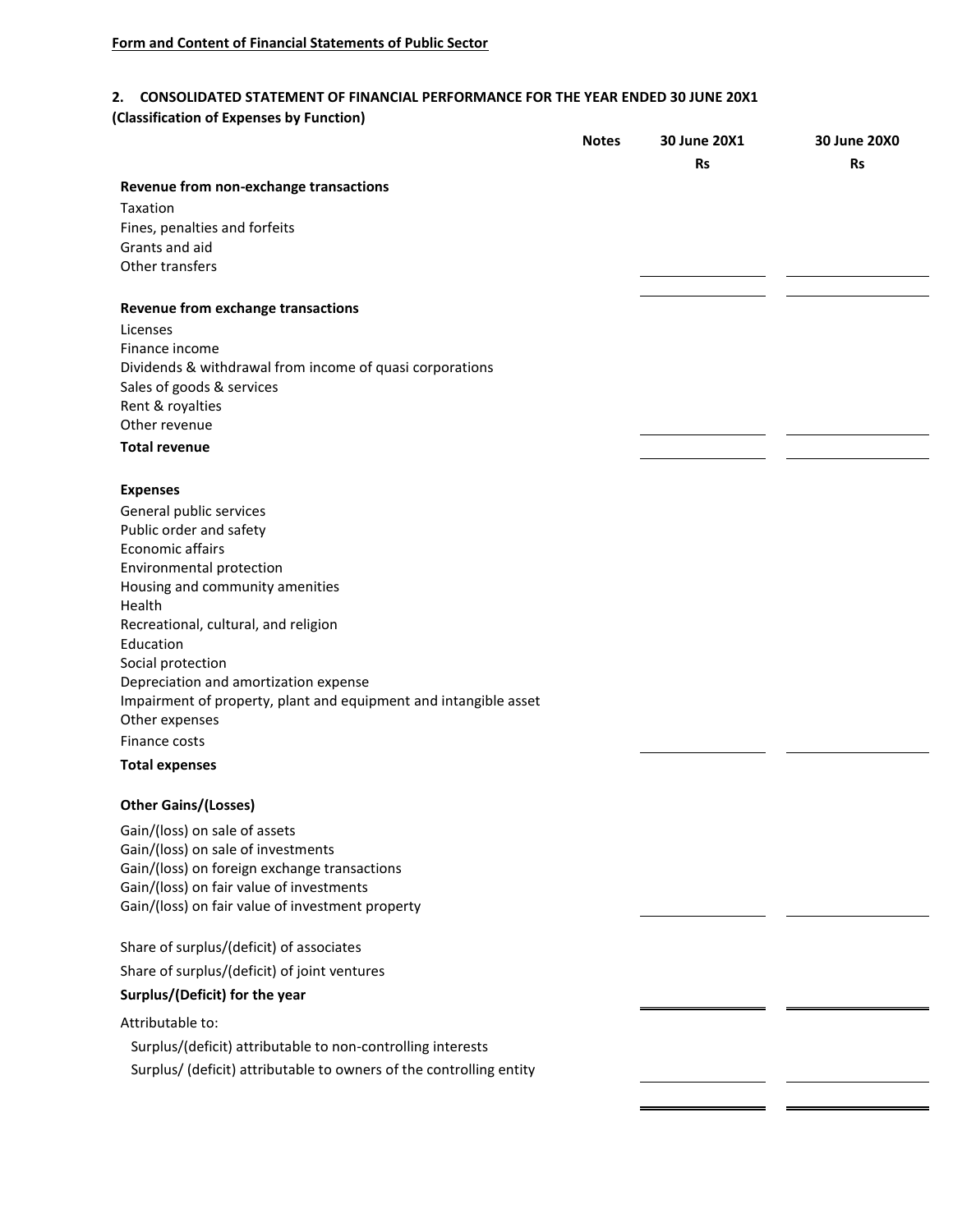## **3. CONSOLIDATED STATEMENT OF FINANCIAL PERFORMANCE FOR THE YEAR ENDED 30 JUNE 20X1**

**(Classification of Expenses by Nature)**

|                                                                            | <b>Notes</b> | 30 June 20X1 | 30 June 20X0 |
|----------------------------------------------------------------------------|--------------|--------------|--------------|
|                                                                            |              | <b>Rs</b>    | <b>Rs</b>    |
| Revenue from non-exchange transactions<br>Taxation                         |              |              |              |
| Fees, fines, penalties and forfeits                                        |              |              |              |
| Grants and aid                                                             |              |              |              |
| Other transfers                                                            |              |              |              |
| <b>Revenue from exchange transactions</b>                                  |              |              |              |
| Licenses                                                                   |              |              |              |
| Finance income                                                             |              |              |              |
| Dividends & withdrawal from income of quasi corporations                   |              |              |              |
| Sales of goods & services                                                  |              |              |              |
| Rent & royalties                                                           |              |              |              |
| Other revenue                                                              |              |              |              |
| <b>Total revenue</b>                                                       |              |              |              |
|                                                                            |              |              |              |
| <b>Expenses</b>                                                            |              |              |              |
| <b>Employee Costs</b>                                                      |              |              |              |
| Subsidies                                                                  |              |              |              |
| Grants                                                                     |              |              |              |
| Social benefits<br><b>Operating Expenses</b>                               |              |              |              |
| Depreciation and amortization expense                                      |              |              |              |
| Impairment of property, plant and equipment and intangible                 |              |              |              |
| assets                                                                     |              |              |              |
| Other expenses                                                             |              |              |              |
| Finance costs                                                              |              |              |              |
| <b>Total expenses</b>                                                      |              |              |              |
| Other gains/(losses)                                                       |              |              |              |
| Gain/(loss) on sale of assets                                              |              |              |              |
| Gain/(loss) on sale of investments                                         |              |              |              |
| Gain/(loss) on foreign exchange transactions                               |              |              |              |
| Gain/(loss) on fair value of investments                                   |              |              |              |
| <b>Impairment loss</b><br>Gain/(loss) on fair value of investment property |              |              |              |
| Gain/(loss) on fair value of biological assets                             |              |              |              |
|                                                                            |              |              |              |
|                                                                            |              |              |              |
| Share of surplus/(deficit) of associates                                   |              |              |              |
| Share of surplus/(deficit) of joint ventures                               |              |              |              |
| Surplus/(Deficit) for the year                                             |              |              |              |
| Attributable to:                                                           |              |              |              |
| Surplus/(deficit) attributable to non-controlling interests                |              |              |              |
| Surplus/ (deficit) attributable to owners of the controlling entity        |              |              |              |
|                                                                            |              |              |              |
|                                                                            |              |              |              |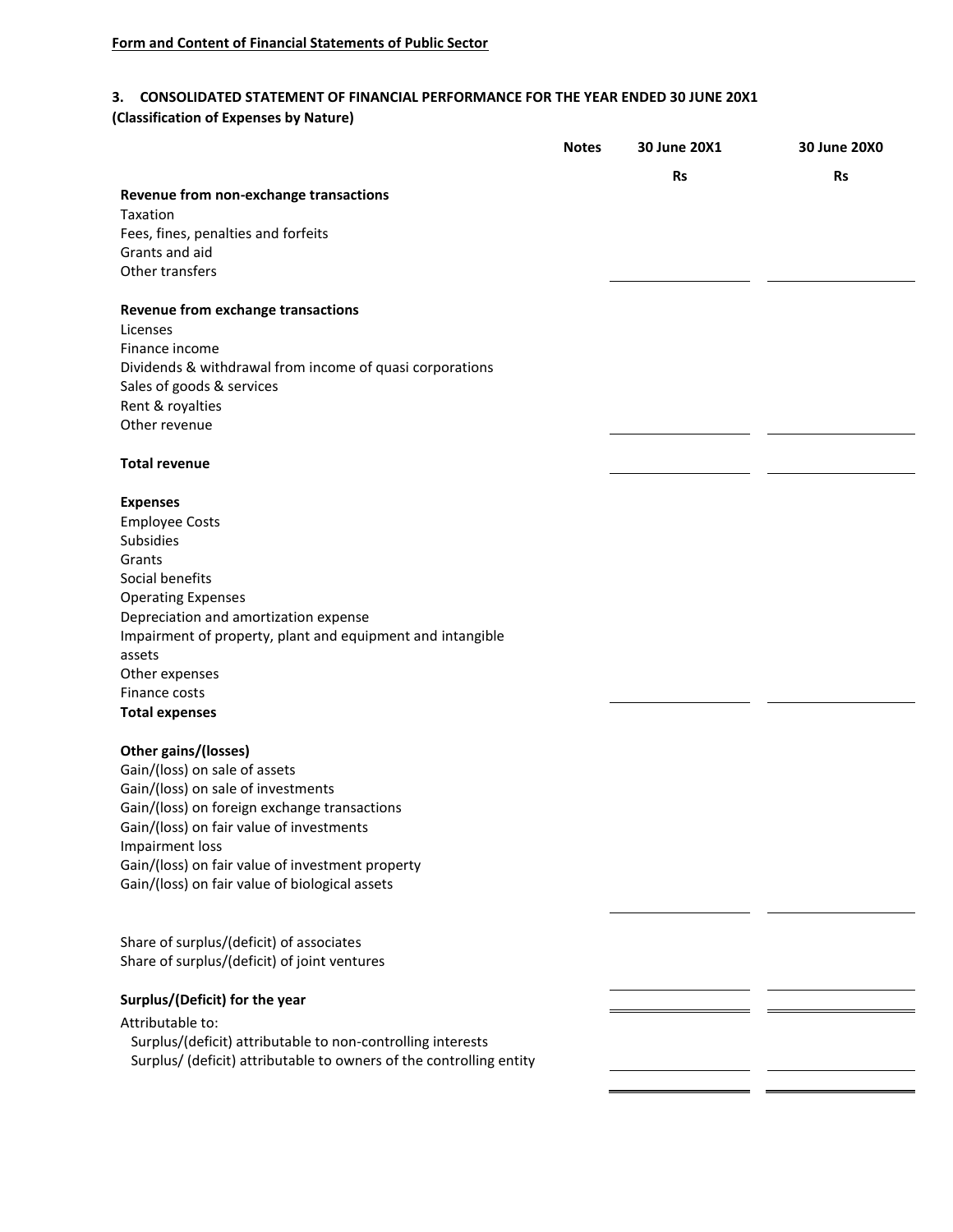#### **4. CONSOLIDATED STATEMENT OF CHANGES IN NET ASSETS/EQUITY FOR THE YEAR ENDED 30 JUNE 20X1**

|                                                                |                                    |                        | <b>Attributable to Owners of Controlling Entity</b> |                                       |                          |           |                                 |           |
|----------------------------------------------------------------|------------------------------------|------------------------|-----------------------------------------------------|---------------------------------------|--------------------------|-----------|---------------------------------|-----------|
|                                                                | <b>Consolidated</b><br><b>Fund</b> | <b>Special</b><br>Fund | Accumulated<br><b>Surplus</b>                       | <b>Revaluation</b><br><b>Reserves</b> | Other<br><b>Reserves</b> | Total     | Non-<br>controlling<br>Interest | Total     |
|                                                                | <b>Rs</b>                          | <b>Rs</b>              | <b>Rs</b>                                           | <b>Rs</b>                             | <b>Rs</b>                | <b>Rs</b> | <b>Rs</b>                       | <b>Rs</b> |
| <b>Balance at June 20IX</b>                                    |                                    |                        |                                                     |                                       |                          |           |                                 |           |
| Changes in accounting policy                                   |                                    |                        |                                                     |                                       |                          |           |                                 |           |
| <b>Restated balance at June 20IX</b>                           |                                    |                        |                                                     |                                       |                          |           |                                 |           |
| Changes in net assets/equity for 20X0                          |                                    |                        |                                                     |                                       |                          |           |                                 |           |
| Gain/(loss) on fair value of investments                       |                                    |                        |                                                     |                                       |                          |           |                                 |           |
| Effect of change in ownership not resulting in loss of control |                                    |                        |                                                     |                                       |                          |           |                                 |           |
| Issue of shares to non-controlling interest                    |                                    |                        |                                                     |                                       |                          |           |                                 |           |
| Movement in other reserves                                     |                                    |                        |                                                     |                                       |                          |           |                                 |           |
| Dividend paid by controlled entities and associates to non-    |                                    |                        |                                                     |                                       |                          |           |                                 |           |
| controlling interest                                           |                                    |                        |                                                     |                                       |                          |           |                                 |           |
| Share of changes in net assets/equity of associates            |                                    |                        |                                                     |                                       |                          |           |                                 |           |
| Share of changes in net assets/equity of joint ventures        |                                    |                        |                                                     |                                       |                          |           |                                 |           |
| Remeasurements of defined benefit liability (asset)            |                                    |                        |                                                     |                                       |                          |           |                                 |           |
| Net revenue recognised directly in net assets/equity           |                                    |                        |                                                     |                                       |                          |           |                                 |           |
| Surplus/Deficit for the year                                   |                                    |                        |                                                     |                                       |                          |           |                                 |           |
| Total recognised revenue and expenses for the year             |                                    |                        |                                                     |                                       |                          |           |                                 |           |
| Balance at June 30, 20X0                                       |                                    |                        |                                                     |                                       |                          |           |                                 |           |
| Changes in net assets/equity for 20X1                          |                                    |                        |                                                     |                                       |                          |           |                                 |           |
| Gain/(loss) on fair value of investments                       |                                    |                        |                                                     |                                       |                          |           |                                 |           |
| Effect of change in ownership not resulting in loss of control |                                    |                        |                                                     |                                       |                          |           |                                 |           |
| Issue of shares to non-controlling interest                    |                                    |                        |                                                     |                                       |                          |           |                                 |           |
| Movement in other reserves                                     |                                    |                        |                                                     |                                       |                          |           |                                 |           |
| Dividend paid by controlled entities and associates to non-    |                                    |                        |                                                     |                                       |                          |           |                                 |           |
| controlling interest                                           |                                    |                        |                                                     |                                       |                          |           |                                 |           |
| Share of changes in net assets/equity of associates            |                                    |                        |                                                     |                                       |                          |           |                                 |           |
| Share of changes in net assets/equity of joint ventures        |                                    |                        |                                                     |                                       |                          |           |                                 |           |
| Remeasurements of defined benefit liability (asset)            |                                    |                        |                                                     |                                       |                          |           |                                 |           |
| Net revenue recognised directly in net assets/equity           |                                    |                        |                                                     |                                       |                          |           |                                 |           |
| Surplus/Deficit for the year                                   |                                    |                        |                                                     |                                       |                          |           |                                 |           |
| Total recognised revenue and expenses for the year             |                                    |                        |                                                     |                                       |                          |           |                                 |           |
| Balance at June 30, 20X1                                       |                                    |                        |                                                     |                                       |                          |           |                                 |           |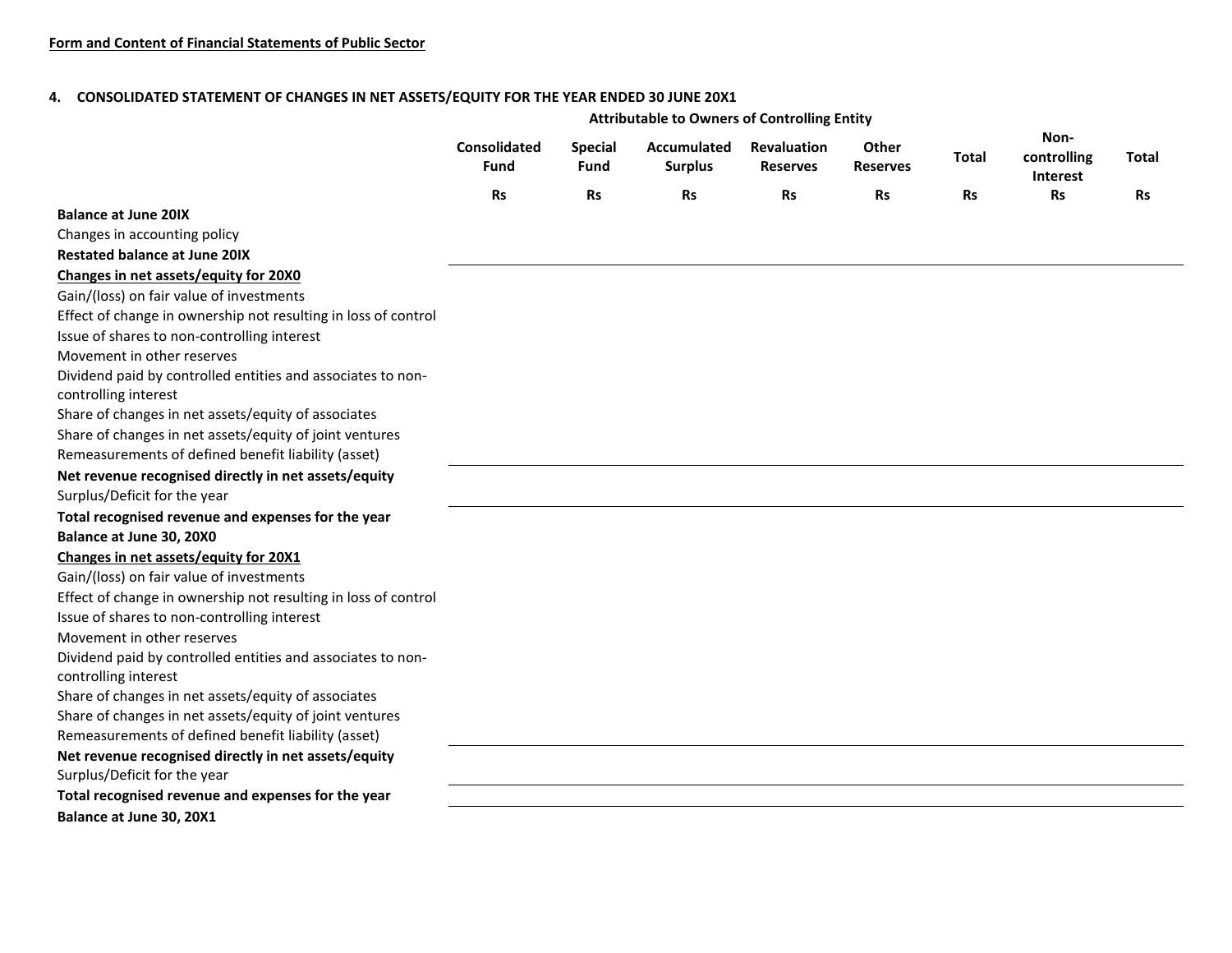#### **5. CONSOLIDATED STATEMENT OF CASH FLOWS FOR THE YEAR ENDED 30 JUNE 20X1**

|                                                                   | <b>Notes</b> | <b>20X1</b> | <b>20X0</b> |
|-------------------------------------------------------------------|--------------|-------------|-------------|
|                                                                   |              | <b>Rs</b>   | <b>Rs</b>   |
| Cash flows from operating activities                              |              |             |             |
| <b>Receipts</b>                                                   |              |             |             |
| Taxation                                                          |              |             |             |
| Fees, fines, penalties and licenses                               |              |             |             |
| External grants & aid                                             |              |             |             |
| Finance income                                                    |              |             |             |
| Sales of goods & services                                         |              |             |             |
| Rent & royalties                                                  |              |             |             |
| <b>Receipts of Special Funds</b>                                  |              |             |             |
| Other receipts                                                    |              |             |             |
|                                                                   |              |             |             |
| <b>Payments</b>                                                   |              |             |             |
| Compensation of employees                                         |              |             |             |
| <b>Retirement Benefits</b>                                        |              |             |             |
| Grants and other transfer payments                                |              |             |             |
| Social benefits                                                   |              |             |             |
| Supplies and consumables used                                     |              |             |             |
| Payments by Special Funds                                         |              |             |             |
| Other payments                                                    |              |             |             |
|                                                                   |              |             |             |
| Net cash flows from operating activities                          |              |             |             |
|                                                                   |              |             |             |
| Cash flows from investing activities                              |              |             |             |
| Dividends received from associates                                |              |             |             |
| Dividends received from non-controlling interests in subsidiaries |              |             |             |
| Withdrawal from income of quasi corporations                      |              |             |             |
| Purchase of property, plant, equipment and intangible assets      |              |             |             |
| Proceeds from sale of property, plant and equipment               |              |             |             |
| Purchase of new investments and other securities                  |              |             |             |
| Proceeds from sale of investments and other securities            |              |             |             |
| Advances and receivables from loans                               |              |             |             |
| Proceeds from repayment of advances and receivables from loans    |              |             |             |
| Purchase of investments in controlling entities                   |              |             |             |
| Purchase of investments in associates                             |              |             |             |
| Purchase of investments in joint ventures                         |              |             |             |
| Net cash flows (used)/from investing activities                   |              |             |             |
|                                                                   |              |             |             |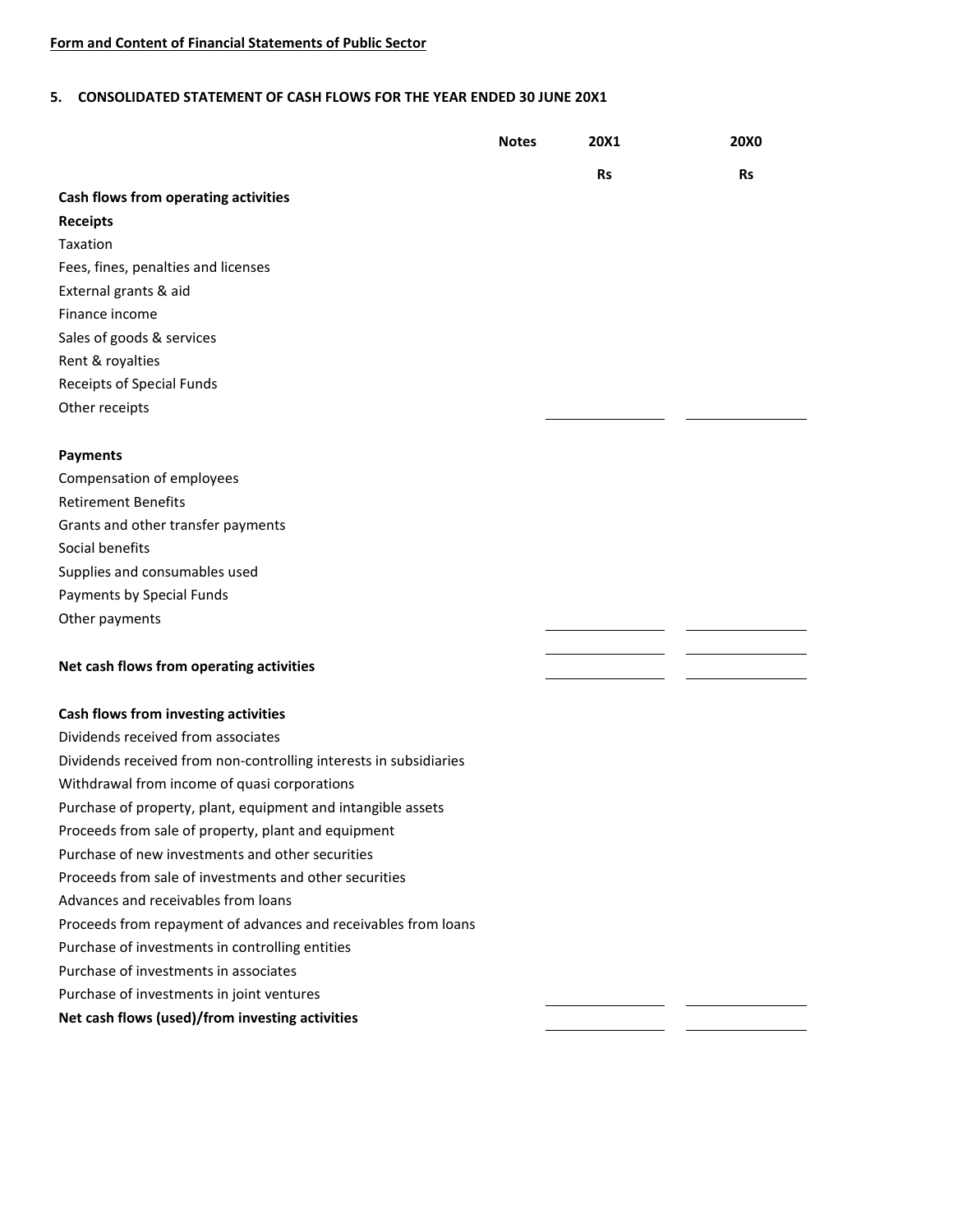# **5. CONSOLIDATED STATEMENT OF CASH FLOWS FOR THE YEAR ENDED 30 JUNE 20X1 (CONTINUED)**

|                                                      | <b>Notes</b> | 20X1      | <b>20X0</b> |
|------------------------------------------------------|--------------|-----------|-------------|
|                                                      |              | <b>Rs</b> | <b>Rs</b>   |
| Cash flows from financing activities                 |              |           |             |
| Proceeds from borrowings                             |              |           |             |
| Repayment/redemption of borrowings                   |              |           |             |
| Issue of shares to non-controlling interest          |              |           |             |
| Net cash flows from financing activities             |              |           |             |
| Net increase/(decrease) in cash and cash equivalents |              |           |             |
| Cash and cash equivalents at beginning of year       |              |           |             |
| Foreign-exchange gains/(losses) on cash              |              |           |             |
| Cash and cash equivalents at end of year             |              |           |             |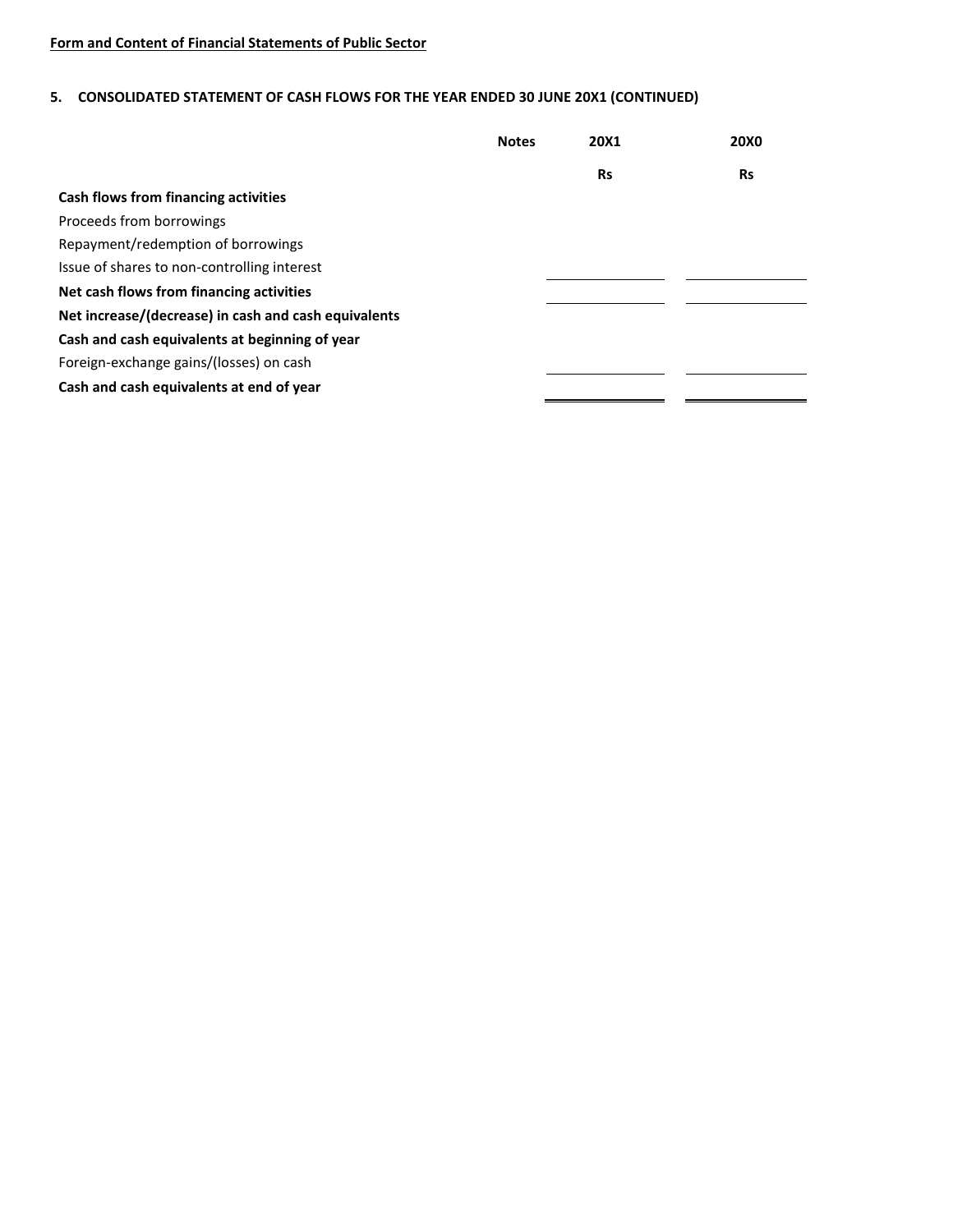# **6. CONSOLIDATED STATEMENT OF COMPARISON OF BUDGET ESTIMATES AND ACTUAL AMOUNTS FOR THE YEAR ENDED 30 JUNE**

# **20X1**

**(Classification of Expenses by Nature)**

|                                                                    | Original<br><b>Estimates</b> | <b>Total</b><br>Provisions*<br>(N1) | Actual<br><b>Amount</b> | <b>Difference</b><br>(N2) |
|--------------------------------------------------------------------|------------------------------|-------------------------------------|-------------------------|---------------------------|
|                                                                    | (a)                          | (b)                                 | (c)                     |                           |
|                                                                    | <b>Rs</b>                    | <b>Rs</b>                           | <b>Rs</b>               | <b>Rs</b>                 |
| <b>RECURRENT BUDGET</b>                                            |                              |                                     |                         |                           |
| <b>Recurrent Revenue</b>                                           |                              |                                     |                         |                           |
| <b>Tax Receipts</b>                                                |                              |                                     |                         |                           |
| <b>Social Contributions</b>                                        |                              |                                     |                         |                           |
| Other Revenue                                                      |                              |                                     |                         |                           |
| <b>Recurrent Expenditure</b>                                       |                              |                                     |                         |                           |
| <b>Compensation of Employees</b>                                   |                              |                                     |                         |                           |
| Purchase of Goods and Services                                     |                              |                                     |                         |                           |
| Interest (Accrual basis)                                           |                              |                                     |                         |                           |
| Subsidies                                                          |                              |                                     |                         |                           |
| Grants to Parastatal Bodies/Local Authorities/RRA                  |                              |                                     |                         |                           |
| Social Benefits                                                    |                              |                                     |                         |                           |
| Other Expense                                                      |                              |                                     |                         |                           |
| Contingencies (N3)                                                 |                              |                                     |                         |                           |
| <b>Recurrent Balance</b>                                           |                              |                                     |                         |                           |
| <b>CAPITAL BUDGET</b>                                              |                              |                                     |                         |                           |
| <b>Capital Revenue</b>                                             |                              |                                     |                         |                           |
| <b>External Grants</b>                                             |                              |                                     |                         |                           |
| <b>Transfer from Special Funds</b>                                 |                              |                                     |                         |                           |
| <b>Capital Expenditure</b>                                         |                              |                                     |                         |                           |
| Acquisition of Non-Financial Assets                                |                              |                                     |                         |                           |
| Grants to Parastatal Bodies/Local Authorities/RRA                  |                              |                                     |                         |                           |
| <b>Transfer to Special Funds</b>                                   |                              |                                     |                         |                           |
| <b>Other Transfers</b>                                             |                              |                                     |                         |                           |
| Contingencies (N3)                                                 |                              |                                     |                         |                           |
| <b>Capital Balance</b>                                             |                              |                                     |                         |                           |
| <b>Budget Balance (Before Net Acquisition of Financial Assets)</b> |                              |                                     |                         |                           |
| <b>Net Acquisition of Financial Assets</b>                         |                              |                                     |                         |                           |
| <b>Domestic</b>                                                    |                              |                                     |                         |                           |
| Loan to Parastatal Bodies                                          |                              |                                     |                         |                           |
| Reimbursements of Loan by Parastatal Bodies                        |                              |                                     |                         |                           |
| <b>Equity Purchase/Participation</b>                               |                              |                                     |                         |                           |
| <b>Equity Sale</b>                                                 |                              |                                     |                         |                           |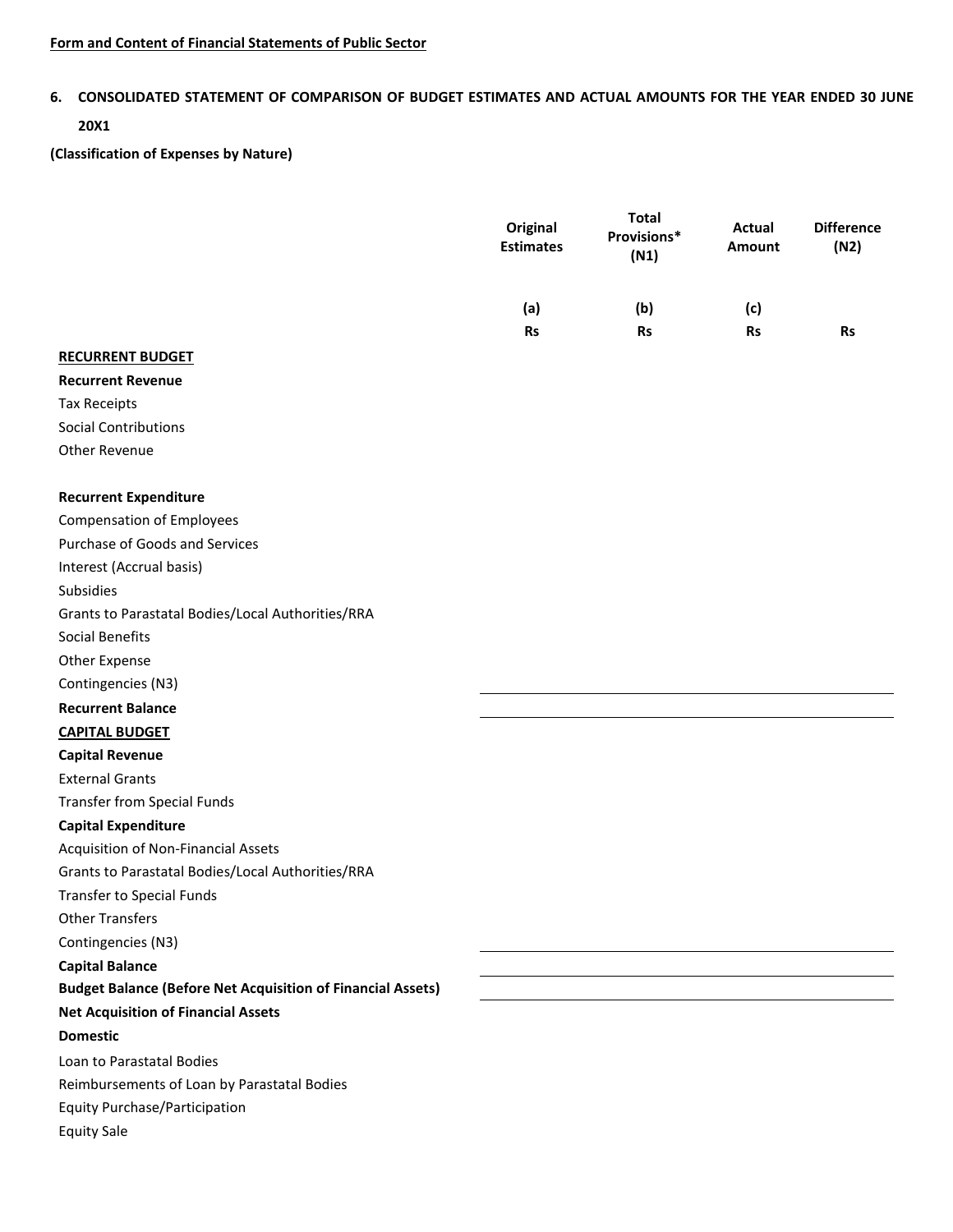# **6. CONSOLIDATED STATEMENT OF COMPARISON OF BUDGET ESTIMATES AND ACTUAL AMOUNTS FOR THE YEAR ENDED 30 JUNE 20X1 (CONTINUED)**

**(Classification of Expenses by Nature)**

|                                                                                                                                                                                                                                                                                           | Original<br><b>Estimates</b> | <b>Total</b><br>Provisions*<br>(N1) | Actual<br>Amount | <b>Difference</b><br>(N2) |
|-------------------------------------------------------------------------------------------------------------------------------------------------------------------------------------------------------------------------------------------------------------------------------------------|------------------------------|-------------------------------------|------------------|---------------------------|
|                                                                                                                                                                                                                                                                                           | (a)                          | (b)                                 | (c)              |                           |
|                                                                                                                                                                                                                                                                                           | <b>Rs</b>                    | <b>Rs</b>                           | <b>Rs</b>        | <b>Rs</b>                 |
| Foreign<br><b>Equity Purchase/Participation</b><br><b>Equity Sale</b><br><b>Net SDR Transactions</b><br><b>IMF Subscription</b><br><b>IMF SDR Sale</b><br>Adjustment for difference in cash and accrual interest<br><b>Government Borrowing Requirements</b><br><b>Domestic Financing</b> |                              |                                     |                  |                           |
| <b>Net Government Securities</b>                                                                                                                                                                                                                                                          |                              |                                     |                  |                           |
| <b>Issue of Government Securities</b>                                                                                                                                                                                                                                                     |                              |                                     |                  |                           |
| Amortisation of Government Securities                                                                                                                                                                                                                                                     |                              |                                     |                  |                           |
| <b>Financing from Cash and Cash Equivalents</b>                                                                                                                                                                                                                                           |                              |                                     |                  |                           |
| <b>Financing from Bank of Mauritius (N4)</b><br><b>Foreign Financing</b>                                                                                                                                                                                                                  |                              |                                     |                  |                           |
| <b>Foreign Loans</b><br>Loan from Foreign Government / International Organisations                                                                                                                                                                                                        |                              |                                     |                  |                           |
| Amortisation of External Loans                                                                                                                                                                                                                                                            |                              |                                     |                  |                           |

\* Refers to the final amount approved after Supplementary Appropriation and Virement.

N1 'Total Provisions' is not applicable for Revenue.

N2 Column (a) - Column (c)

N3 The amount appropriated under 'Contingencies' has been reallocated to expenditure items under different votes of expenditure. N4 This has been presented as per the Estimates. However, for the purpose of the Statement of Financial Performance (AA & AB), this has been accounted under "Grants and Aid".